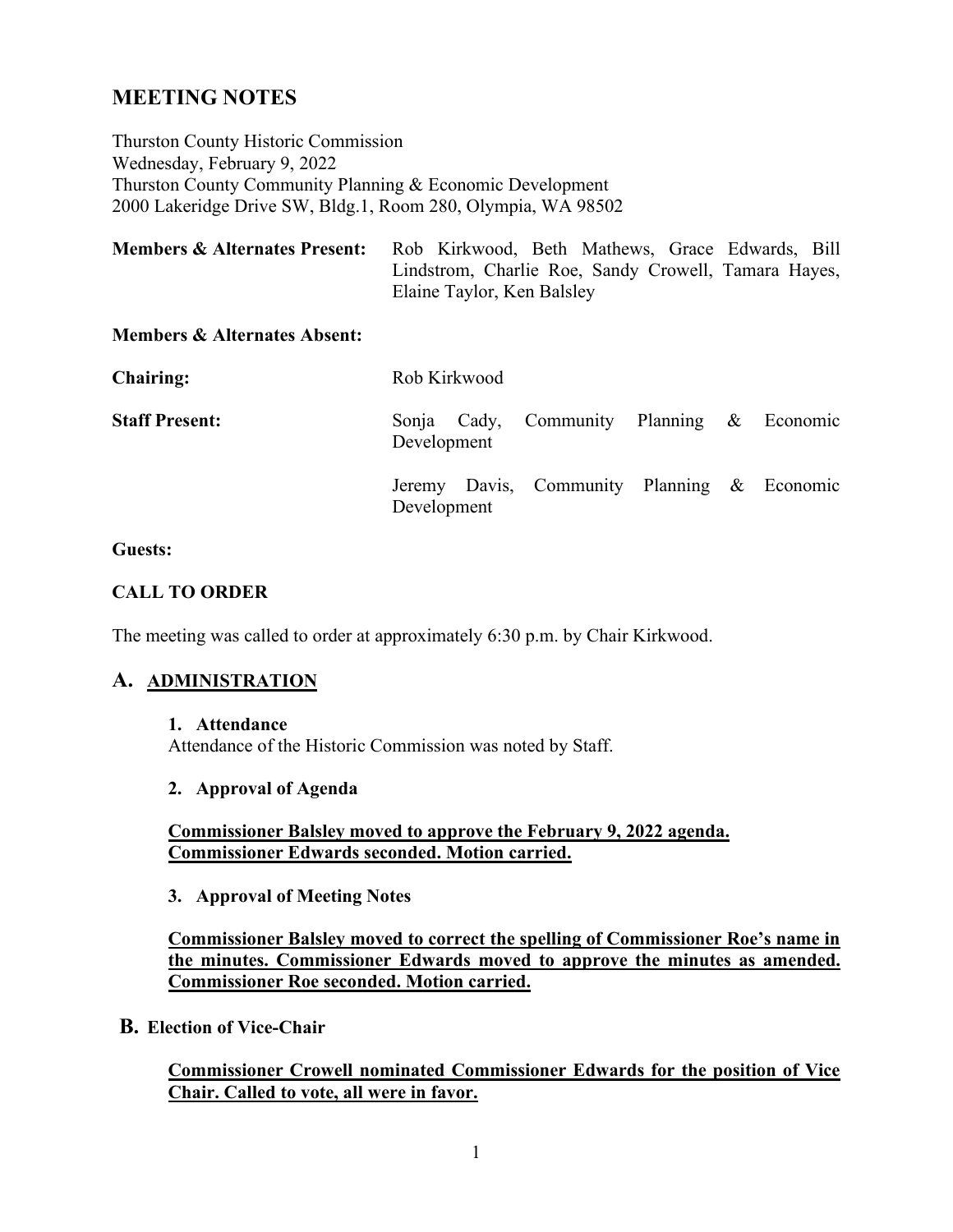# **C. Review of Rules and Procedures**

Staff met with the subcommittee and made revisions to the Rules of Procedure per their recommendations. The main changes were limiting the term of the Chair to 2 years and promoting the Vice-Chair to Chair after their term is over. The intent is to encourage new leadership and growth for the Historic Commission. It also altered the language regarding absences, adding a section on Subcommittees, Conflicts of Interests, and Media Requirements to be more uniformed with County policies and other Board and Commission rules.

Discussions continued. Staff will make the requested edits by the Commission and send them via email prior to the next meeting. The Commission will vote on the changes at the March meeting.

## **D. 2022 Budget and Work Plan**

Mr. Davis briefed the Commission on the the approved budget. Staff and the Chair will need to present the RAC Interpretive Panel project to the Board of County Commissioners with the Heritage Grant application briefing and request an additional \$6000 for the project at the mid-year budget amendments. The Historic Commission was approved for \$29,000 for Heritage Grants, \$10,000 for the Thurston Journal, \$27,000 for the RAC project, and \$8,000 would roll over from 2021 for the next printing of the history book.

The Historic Commission discussed what projects to fund with the remaining \$4000. They agreed to reserve \$2000 for the 2022 Heritage Day, \$500 to the County Fair and birthday celebration, \$500 to purchase a Historic Register Plaque for the Yelm Cemetery, and \$500 for other projects.

## **Commissioner Balsley made a motion to accept the budget. Commissioner Lindstrom seconded. motion carried.**

#### **E. RAC Interpretive Panels Update**

Commissioner's Lindstrom and Kirkwood gave updates on the progress made. The project site has been relocated to a more accessible location, that will also make installation easier. Commissioner Kirkwood will provide a map with the new site location. The City of Lacey will be able to issue an over the counter permit with no additional fees. The subcommittee is currently doing research to find photos and maps to use.

#### **F. Lucas Harding Special Tax Valuation Update**

The subcommittee and staff met with the applicants via Zoom and discussed the expenditures and Special Tax Valuation Agreement. Staff will prepare a staff report to be reviewed by the Historic Commission prior to making a decision on the application within the next few months.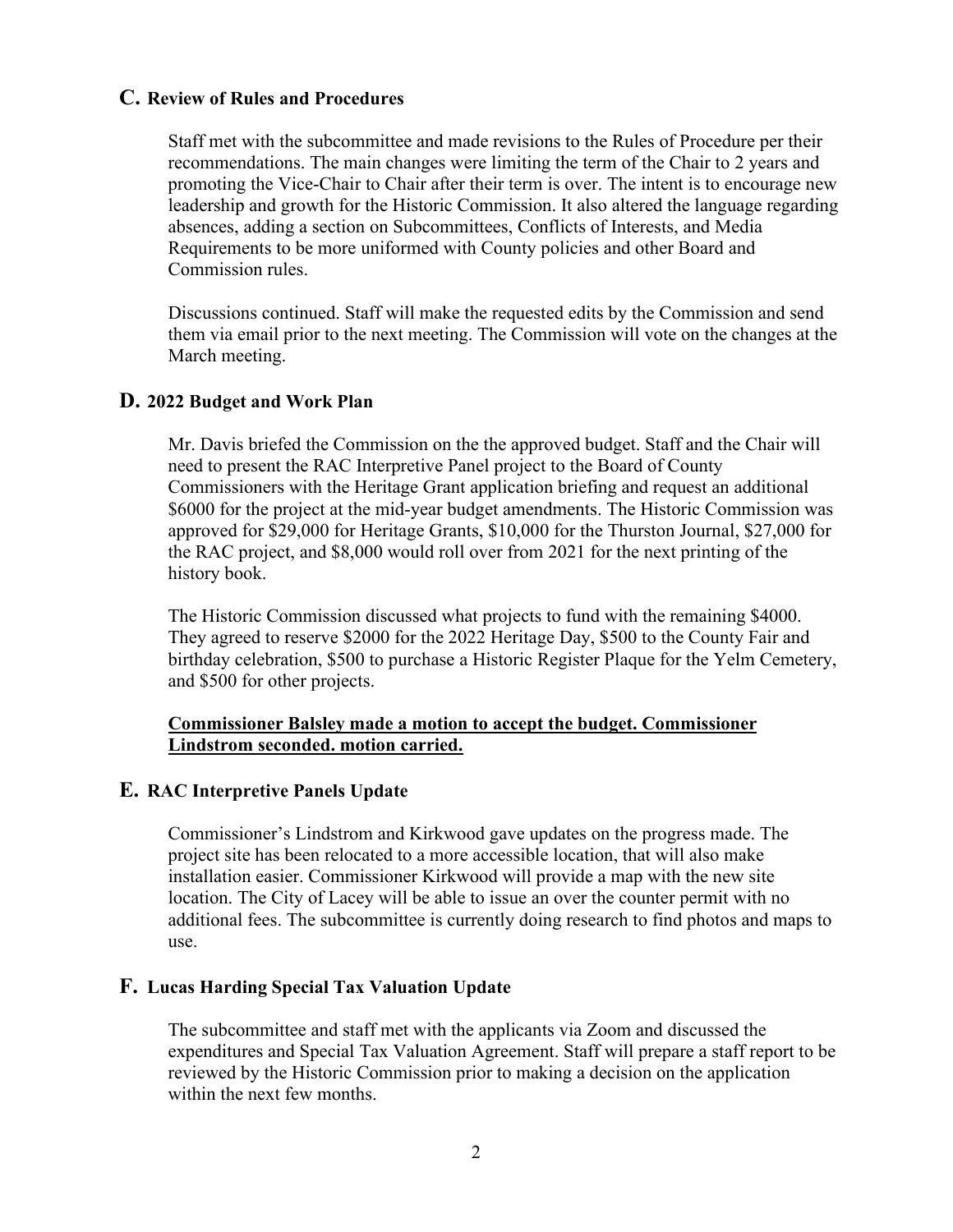# **G. Recruitment and Reviews of Vacancies**

Commissioner Edwards presented a wonderful PowerPoint presentation breaking down the Qualifications for Historic Commission members. The Commission discussed the requirement stating, "There shall be one member from each city and town which is entered into an agreement to have the historic commission perform similar duties within the city or town". Staff will research whether any agreements with local City's or Town's exist. The Commission members agreed that it would be beneficial to reach out to the leaders of local jurisdictions and inquire if they know of anyone who would like to join.

# **H. Joint Washington Trust for Historic Preservation Membership**

Staff met with the budget office and have been approved to join the Washington Trust for Historic Preservation.

# **Commissioner Kirkwood made a motion to make this the first expenditure of the year. Commissioner Balsley seconded. Motion carried.**

# **I. Plaques**

The plaque application needs to be reviewed by legal and finalized.

# **Commissioner Balsley made a motion to grant a bronze plaque to the Yelm Cemetery property on the Historic Register. Commissioner Hayes seconded. Motion Carried.**

# **J. Staff updates**

• Mr. Davis reminded the Historic Commission that The Olympia Arts and Heritage Alliance is having a dedication for the Howard Point marker scheduled for February  $26<sup>th</sup>$ at 1:00 pm. He also confirmed that there will not be a quorum at the event.

# **K. Other Business**

- Commissioner Taylor and Hayes have volunteered to work on the CLG grant application to hire a consultant to update the Historic Register.
- Commissioner Crowell gave an update on her progress for this years Heritage Day. She would like to have a speaker from the Squaxin Island Tribe participate at the Heritage Day Event. She also informed the group of the work the Squaxin Island Tribe has been doing putting up signs at Priest Point Park.
- Commissioner Edwards posed the question of whether the County has a plan for returning to in person meetings. No decisions have been made at this time. Commissioner Hayes requested having hybrid meetings when we can return to meeting in person.
- Commissioner Balsley shared a new local history webpage, indyventure.com